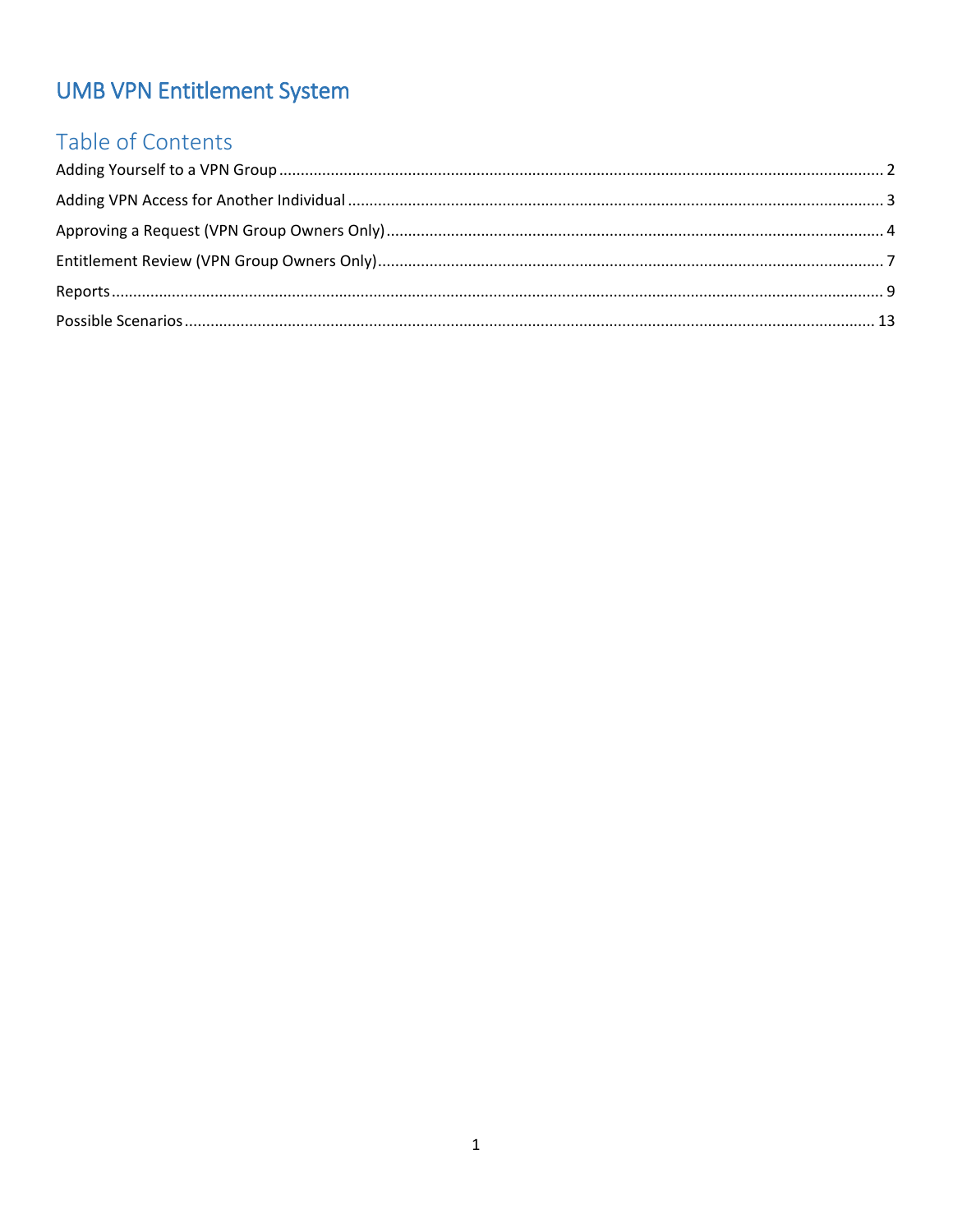## **UMB VPN Entitlement System Instructions**

The VPN Entitlement System is used to request access to a VPN group. To access the application, go to https://cf.umaryland.edu/vpn. Log in with your UMID and password along with DUO Multi-Factor Authentication.

#### **Adding Yourself to a VPN Group**

Click on **Access Management Request**, then select the Completing VPN Group access request for myself link.

| <b>VPN Group Access</b> | Access Management Request Admin Options ▼                                                              | Entitlement Review Needed Queue Reports Search |  | Workflows • |
|-------------------------|--------------------------------------------------------------------------------------------------------|------------------------------------------------|--|-------------|
|                         | Completing VPN Group access request for myself OR Completing VPN Group access request for someone else |                                                |  |             |

If you are currently assigned to a VPN Group, you will receive a warning that your current VPN access will be changed (you can only belong to one VPN group at a time). Click **OK** if you want to change your VPN Group.

#### cf.umaryland.edu says

If you submit a request, the current VPN-Datacomm VPN Group Access will change. Do not complete this form if this person should continue to be in this VPN Group.

**OK** 

Most of your information is filled in and cannot be edited. For **Type of Request** choose **Add**.

- Select **Member Access Level** to be added to a group.
- Select the **VPN Group Name** you are requesting to be added.
- Click **Submit**.

| VPN Group Access Management Request Form |                                                                                                                                      |
|------------------------------------------|--------------------------------------------------------------------------------------------------------------------------------------|
| <b>First Name</b>                        | Thomas                                                                                                                               |
| Last Name                                | Hontz                                                                                                                                |
| School/Department                        | <b>CITS Operations</b>                                                                                                               |
| Title                                    | <b>Lead Network Control Specialist</b>                                                                                               |
| Email                                    | thontz@umaryland.edu                                                                                                                 |
| Dept./School                             | <b>CITS Operations</b>                                                                                                               |
| <b>Type of Request</b>                   | Add<br>$\check{ }$<br>Required                                                                                                       |
| <b>Access Level</b>                      | Member<br>Owner<br>Required - "Member" is used to grant VPN Group access.<br>"Owner" is used to manage and review who is in a group. |
| <b>VPN Group Name</b>                    | VPN-Datacomm<br>$\checkmark$<br>Required                                                                                             |
| Comments                                 |                                                                                                                                      |
|                                          | If applicable - additional information to explain reason for request                                                                 |
| Submit<br><b>Reset</b>                   |                                                                                                                                      |

Your request will be sent to a VPN Group Owner of the VPN Group you requested access.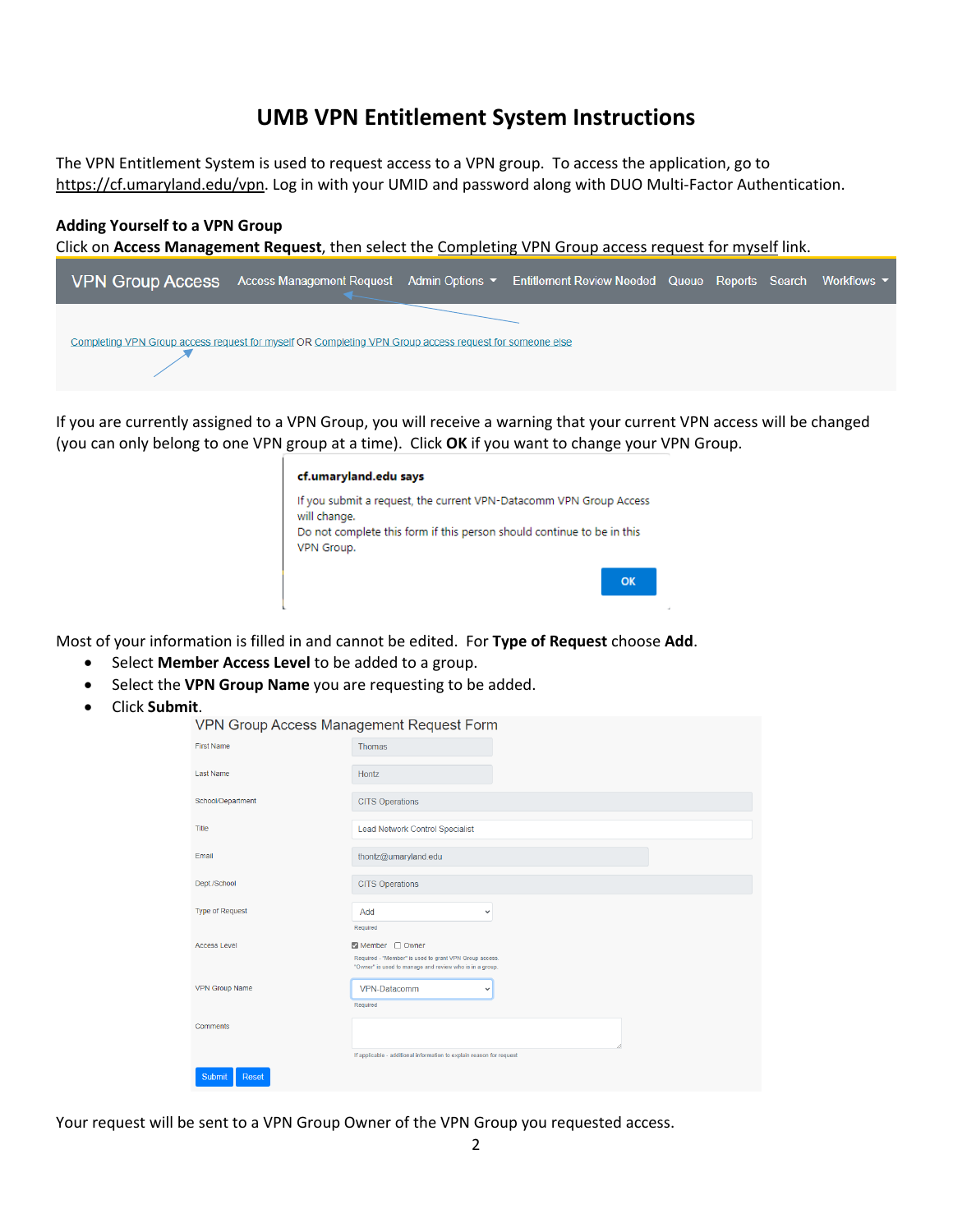#### **Adding VPN Access for Another Individual**

Click on **Access Management Request**, then select the [Completing VPN Group access request for someone else](https://cf.umaryland.edu/vpn/getUserInfo.cfm?view=find) link

| <b>VPN Group Access</b> | Access Management Request Admin Options ▼ Entitlement Review Needed Queue Reports Search Workflows ▼   |  |  |  |
|-------------------------|--------------------------------------------------------------------------------------------------------|--|--|--|
|                         | Completing VPN Group access request for myself OR Completing VPN Group access request for someone else |  |  |  |

You are prompted to enter the last name of the person you are wishing to add to a VPN Group. You can also enter a first name to narrow the results. Enter the **last name** and if desired the **first name** then select **Search**.

| Add New Users *partial last name spelling accepted, case insensitive. |                      |          |  |  |
|-----------------------------------------------------------------------|----------------------|----------|--|--|
|                                                                       | Search By Last Name  | Wittel   |  |  |
|                                                                       |                      | Required |  |  |
|                                                                       | Search By First Name |          |  |  |
|                                                                       |                      | Required |  |  |
|                                                                       | Search<br>Reset      |          |  |  |

#### Click on the name of the person you are adding to a VPN Group

| Search results for last names containing "Witte". Search Again |                    |                |                                |  |  |  |  |  |
|----------------------------------------------------------------|--------------------|----------------|--------------------------------|--|--|--|--|--|
| Name                                                           | <b>Dept</b>        | <b>UMID</b>    | Email                          |  |  |  |  |  |
| Witte, Frederick                                               |                    | 001809         | fwitt001@umaryland.edu         |  |  |  |  |  |
| Witte, Maria                                                   |                    | 004608         | mwitte@af.umaryland.edu        |  |  |  |  |  |
| Witte, Ryan                                                    |                    | @00297288      | rcd.witte@gmail.com            |  |  |  |  |  |
| Wittenberg, George                                             | School of Medicine | 22001100332198 | awhittenberg@som.umaryland.edu |  |  |  |  |  |
| Wittenberg, George                                             |                    | 013386         | qwittenberg@som.umaryland.edu  |  |  |  |  |  |
| Wittenberg, Kelley                                             |                    | @00219270      | kelley.wittenberg@gmail.com    |  |  |  |  |  |
| Witter, Ray                                                    |                    | @00004370      | RWITT002@UMARYLAND.EDU         |  |  |  |  |  |
| Witter, Susan                                                  |                    | @00135396      | switt002@umaryland.edu         |  |  |  |  |  |

Most of the person's information is filled in and cannot be edited. For **Type of Request** choose **Add**.

- Select **Member Access Level** to be added to a group.
- Select the **VPN Group Name** you are requesting to be added.
- Click **Submit**.

| VPN Group Access Management Request Form |                                                                                                                                               |
|------------------------------------------|-----------------------------------------------------------------------------------------------------------------------------------------------|
| <b>First Name</b>                        | Frederick                                                                                                                                     |
| <b>Last Name</b>                         | Witte                                                                                                                                         |
| School/Department                        |                                                                                                                                               |
| Title                                    |                                                                                                                                               |
| Email                                    | fwitt001@umaryland.edu                                                                                                                        |
| Dept./School                             |                                                                                                                                               |
| <b>Type of Request</b>                   | Add<br>$\checkmark$                                                                                                                           |
| <b>Access Level</b>                      | Required<br>Member Owner<br>Required - "Member" is used to grant VPN Group access.<br>"Owner" is used to manage and review who is in a group. |
| <b>VPN Group Name</b>                    | VPN-Datacomm<br>$\checkmark$                                                                                                                  |
| Comments                                 | Required                                                                                                                                      |
|                                          | If applicable - additional information to explain reason for request                                                                          |
| Submit<br><b>Reset</b>                   |                                                                                                                                               |

Your request will be sent to a VPN Group Owner of the VPN Group you requested access to.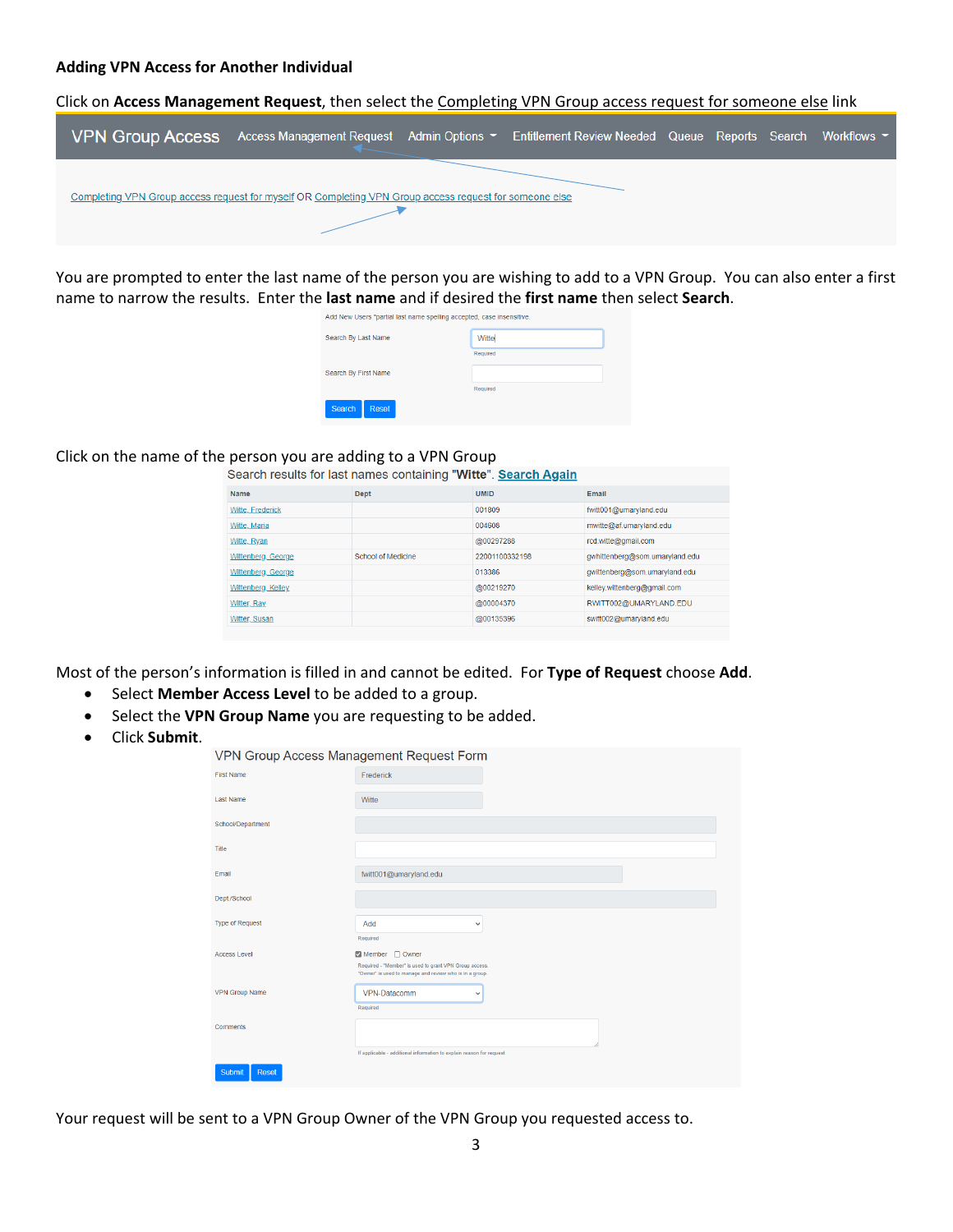#### **Approving a Request (VPN Group Owners Only)**

You will receive an email from [VPNAdmin@umaryland.edu](mailto:VPNAdmin@umaryland.edu) when you need to approve an **Add** or **Remove** request in the VPN Entitlement System. The email will be similar to the message below:

From: VPNAdmin@umaryland.edu <VPNAdmin@umaryland.edu> Sent: Tuesday, October 27, 2020 10:09 AM To: Hontz, Thomas (TJ) <thontz@umaryland.edu> Subject: VPN Group Access Request - Needs Approval

The following VPN Group Access request has been submitted by Trisha Kaufman.

Request No.: 109 Date Requested: 10/27/2020 Name: Tom Connolly Email: tconnoll@umaryland.edu VPN Group: VPN-Datacomm Request Type: Add Access Level: member

The following person(s) are designated to review/approve this request: Thomas Hontz, thontz@umaryland.edu

To review this request, please go to: https://cf.umaryland.edu/vpn/.

Thank you.

When you log into the VPN Entitlement Review system it should take you to the **Queue** and show that an approval is needed. Click on the **Edit** link.

|      | NIVERSITY of MARYLAND<br>Baltimore                                                                                                                                                                          |                       |                                                                                                                           |                           |                                           |                    |                |             |               |  |
|------|-------------------------------------------------------------------------------------------------------------------------------------------------------------------------------------------------------------|-----------------------|---------------------------------------------------------------------------------------------------------------------------|---------------------------|-------------------------------------------|--------------------|----------------|-------------|---------------|--|
|      | <b>VPN Group Access</b>                                                                                                                                                                                     |                       | <b>Access Management Request</b>                                                                                          | Admin Options -           | <b>Entitlement Review Needed</b><br>Queue | Reports Search     |                | Workflows - |               |  |
|      | Queue (pending requests)<br>Click on group below to view details. Use the search to find older requests.<br>To update a request, click edit.                                                                |                       |                                                                                                                           |                           |                                           |                    |                |             |               |  |
|      | <b>Request Date</b>                                                                                                                                                                                         | Name                  | <b>Department</b>                                                                                                         | Title                     | Email                                     | <b>VPN Group</b>   | Request Access |             | <b>Status</b> |  |
| Edit | 11/4/21 12:00 AM                                                                                                                                                                                            | <b>Alexis Burgess</b> | OAA Scholarships/Financial Aid                                                                                            | Grad Student - Prog Admin | alexisburgess@umaryland.edu               | <b>VPN-AcadAff</b> | Add            |             | Pending       |  |
|      |                                                                                                                                                                                                             |                       |                                                                                                                           |                           |                                           |                    |                |             |               |  |
|      |                                                                                                                                                                                                             |                       | This web application is maintained by the University of Maryland, Baltimore's Center for Information Technology Services. |                           |                                           |                    |                |             |               |  |
|      | For troubleshooting or technical assistance, please contact CITS Web Development.                                                                                                                           |                       |                                                                                                                           |                           |                                           |                    |                |             |               |  |
|      | @ 2021 UNIVERSITY OF MARYLAND, BALTIMORE. ALL RIGHTS RESERVED.  <br><b>SITE MAP</b><br><b>WEB FEEDBACK</b><br><b>NON-DISCRIMINATION</b><br><b>CORE VALUES</b><br><b>PRIVACY</b><br><b>WEB ACCESSIBILITY</b> |                       |                                                                                                                           |                           |                                           |                    |                |             |               |  |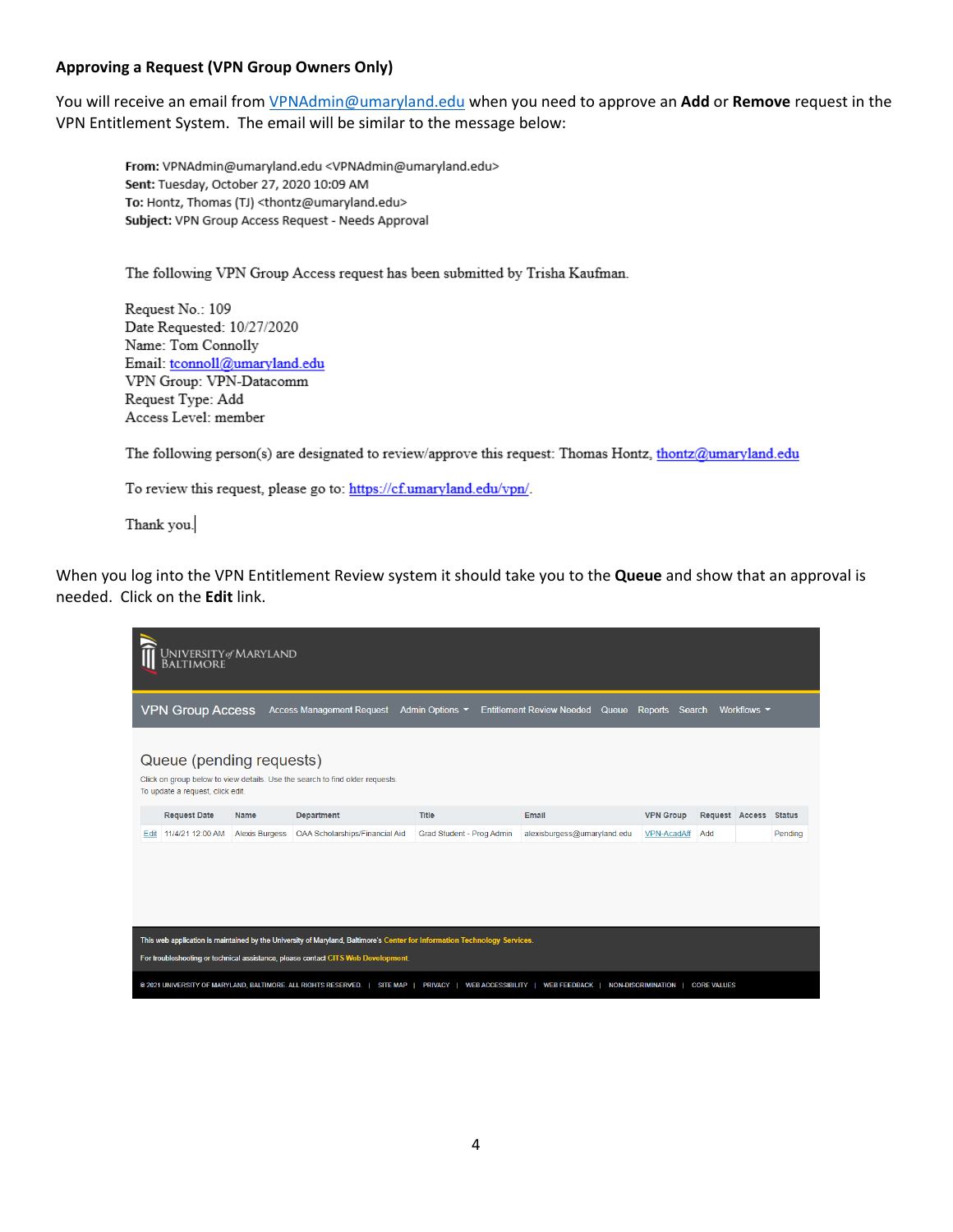You will then see the **VPN Group Access Request Details**.

- Change the Status to **Completed**
- Verify the Request type is **Add** or **Remove** based on the request.
- Click **Submit**.

|                                           | VPN Group Access Management Request Details                             |
|-------------------------------------------|-------------------------------------------------------------------------|
| <b>Request Date 11/04/2021</b>            |                                                                         |
| <b>Requested By Alexis Burgess</b>        |                                                                         |
| <b>VPN Group VPN-AcadAff</b>              |                                                                         |
| Request Type Add                          |                                                                         |
| <b>Access Level</b>                       |                                                                         |
| <b>Name Alexis Burgess</b>                |                                                                         |
| Department OAA Scholarships/Financial Aid |                                                                         |
| Title Grad Student - Prog Admin           |                                                                         |
| Email alexisburgess@umaryland.edu         |                                                                         |
| <b>Status Pending</b>                     |                                                                         |
| <b>Status</b>                             | Completed<br>◡                                                          |
|                                           | Required                                                                |
| <b>Request Type</b>                       | Add<br>$\checkmark$                                                     |
|                                           | Required                                                                |
| <b>Access Level</b>                       | $\Box$ Member<br>$\Box$ Owner                                           |
|                                           | Required                                                                |
| Comments                                  |                                                                         |
|                                           |                                                                         |
|                                           | If applicable - additional information to explain reason<br>for request |
| Submit<br><b>Reset</b>                    |                                                                         |

When you complete a request, you will receive another email similar to the message below:

From: VPNAdmin@umaryland.edu <VPNAdmin@umaryland.edu> Sent: Tuesday, October 27, 2020 10:23 AM To: Hontz, Thomas (TJ) <thontz@umaryland.edu>; Kaufman, Trisha <pkaufman@umaryland.edu> Subject: VPN Group Access has been updated

The following VPN Group Access request has been updated.

Request No.: 109 VPN Group: VPN-Datacomm Request Type: Add Access Level: Member Date Requested: 10/27/2020 Name: Tom Connolly Email: tconnoll@umaryland.edu Status: Completed Approved By: Thomas Hontz Approved Date: 10/27/2020

The following person(s) are designated to review/approve this VPN Group: Thomas Hontz, thontz@umaryland.edu

To review this request, please go to: https://cf.umaryland.edu/vpn/.

Thank you.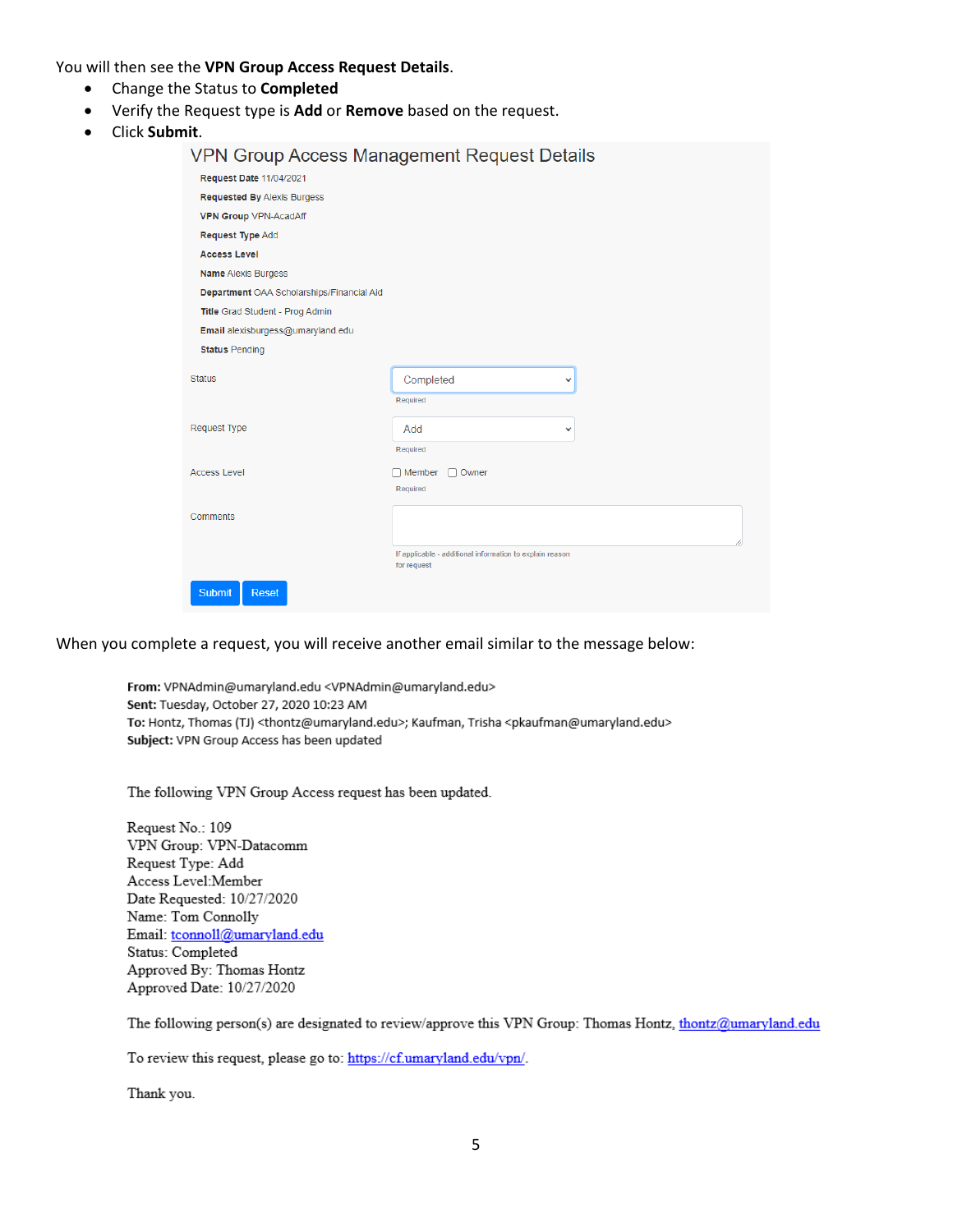If someone is removed from your VPN group you will receive an email similar to the message below:

From: VPNAdmin@umaryland.edu <VPNAdmin@umaryland.edu> Sent: Tuesday, October 27, 2020 10:26 AM To: Hontz, Thomas (TJ) <thontz@umaryland.edu> Subject: VPN Group Access has been Updated

The VPN Group Access for Tom Connolly (tconnoll@umaryland.edu) has been updated by Trisha Kaufman.

They are no longer part of the VPN-Datacomm VPN Group.

They are now assigned as a member for the VPN-CITS-WebTeam VPN Group.

If you have any questions about this change, please contact the person who completed it.

Thank you.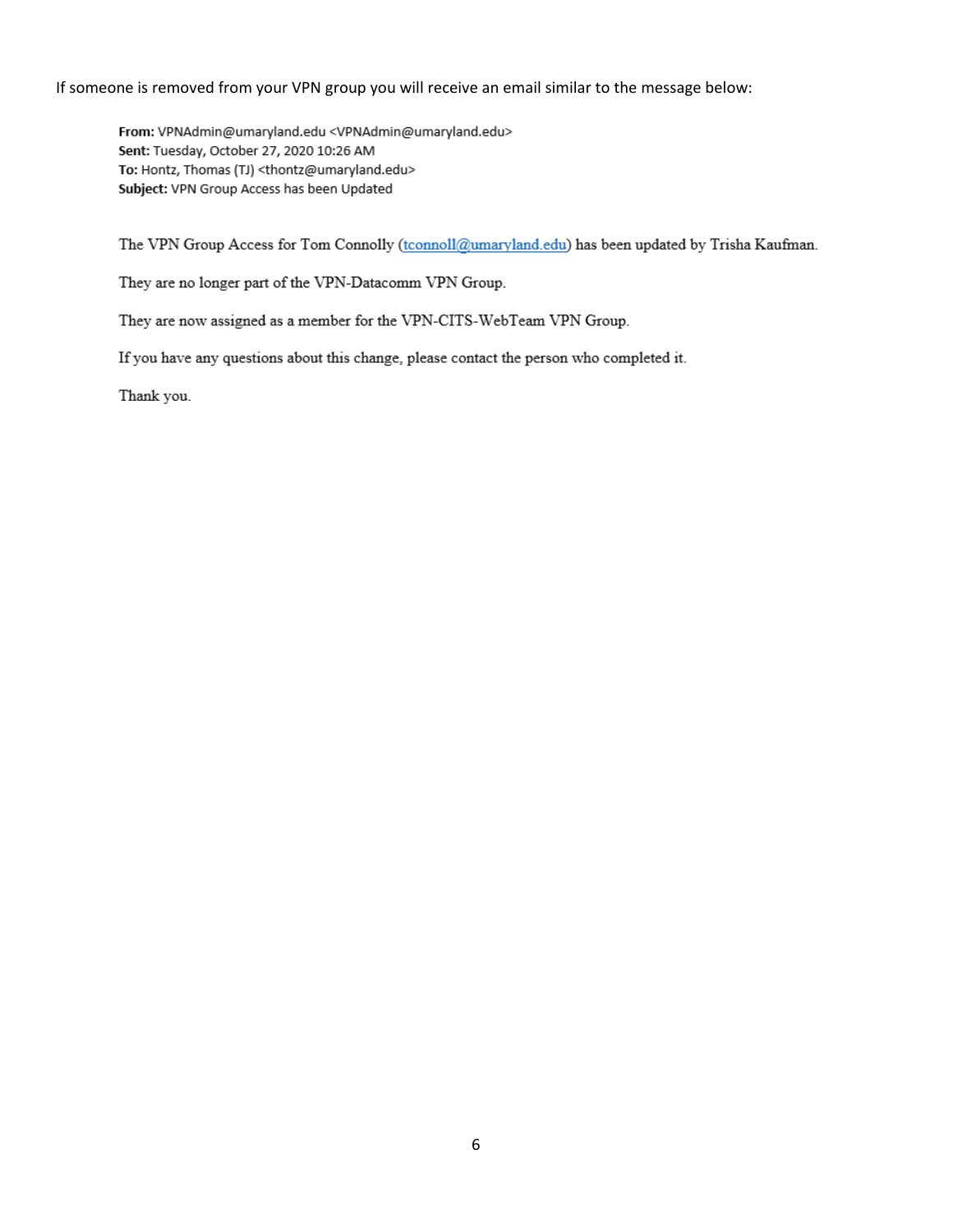#### **Entitlement Review (VPN Group Owners Only)**

You will receive an email similar to the one below when an **Entitlement Review** is needed for the VPN Group that you manage.



### Go to the **Entitlement Review Needed** link and click on the **VPN Group** link.

| <b>VPN Group Access</b> |                                                                    | <b>Access Management Request</b>  | Admin Options $\sim$ | <b>Entitlement Review Needed Queue</b> |                  | Reports Search         | Workflows •      |                |
|-------------------------|--------------------------------------------------------------------|-----------------------------------|----------------------|----------------------------------------|------------------|------------------------|------------------|----------------|
| Review Needed           | Click on Group below to view all access that needs to be reviewed. |                                   |                      |                                        |                  |                        |                  |                |
| <b>Name</b>             | Department                                                         | <b>Title</b>                      | Email                |                                        | <b>VPN Group</b> | <b>Access</b><br>Level | Approved<br>Date | Approved<br>By |
| Song Yu                 |                                                                    | Director enterprise application   |                      | SYu@som.umarvland.edu                  | <b>VPN-SOM</b>   | Member                 |                  |                |
| <b>Hannah Bui</b>       | <b>School of Dentistry</b>                                         | <b>Volunteer Research Student</b> |                      | hannahbui16@gmail.com                  | <b>VPN-SOD</b>   | Member                 |                  |                |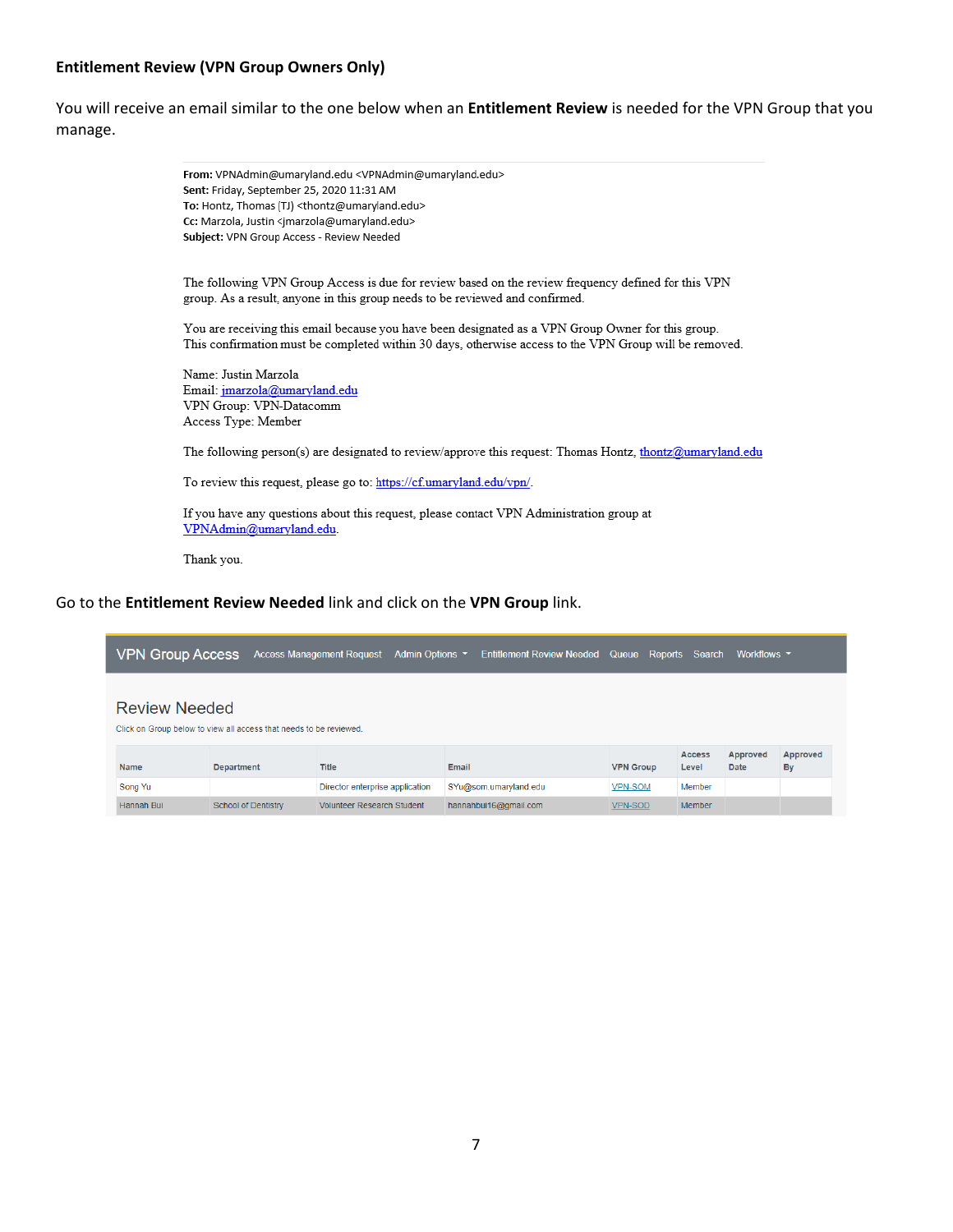You can select the **All checkbox** to select all or select Approve or Deny individually. Once you've selected a box next to each user, click the **Submit** button.

| <b>VPN Group Access</b>                                                                |                 | Access Management Request Admin Options $\sim$   | Entitlement Review Needed Queue Reports Search Workflows ▼ |  |        |
|----------------------------------------------------------------------------------------|-----------------|--------------------------------------------------|------------------------------------------------------------|--|--------|
| <b>Confirm Access</b><br>Approve/Deny Access to VPN Group<br><b>VPN Group: VPN-SOM</b> |                 |                                                  |                                                            |  |        |
| <b>Z</b> All/None                                                                      | $\Box$ All/None |                                                  |                                                            |  |        |
| Approve                                                                                | Deny            |                                                  |                                                            |  |        |
| ☑                                                                                      |                 | Song Yu, Director enterprise application: Member |                                                            |  |        |
|                                                                                        |                 |                                                  |                                                            |  | Submit |

The VPN Entitlement Review is complete.

If a VPN Review is not performed within 30 days of the initial request, the individuals VPB access will be automatically removed. You will receive an email similar to the message below.

From: VPNAdmin@umaryland.edu <VPNAdmin@umaryland.edu> Sent: Friday, September 25, 2020 11:08 AM To: Kaufman, Trisha <pkaufman@umaryland.edu>; DL-CITS VPN Admin <VPNAdmin@umaryland.edu> Cc: Kaufman, Trisha <pkaufman@umaryland.edu> Subject: VPN Group Access is now removed

Due to a recent change, the following VPN Group Access for needed to be reviewed; however, none of the VPN Group owners confirmed that it is still needed. Since it has been 30 days since the review was supposed to be done, the following VPN Group Access is being removed:

VPN Group Access for Trisha Kaufman for the VPN-CITS-WebTeam VPN Group. Their access level was: Owner Member This access was originally approved by Trisha Kaufman on 09/08/2020

The following VPN Group Owners were sent this email to confirm this access: Patricia Kaufman

**Reason for Access Review** Reason New Value Old Value Review Date jobCode\_change N15ISS N14ISC 08/26/2020 deptCode\_change 10416000 10105119 08/26/2020 deptCode\_change 09460100 09460000 08/26/2020

If this VPN Group access is still needed, please contact the VPN Administration group at VPNAdmin@umaryland.edu

Thank you.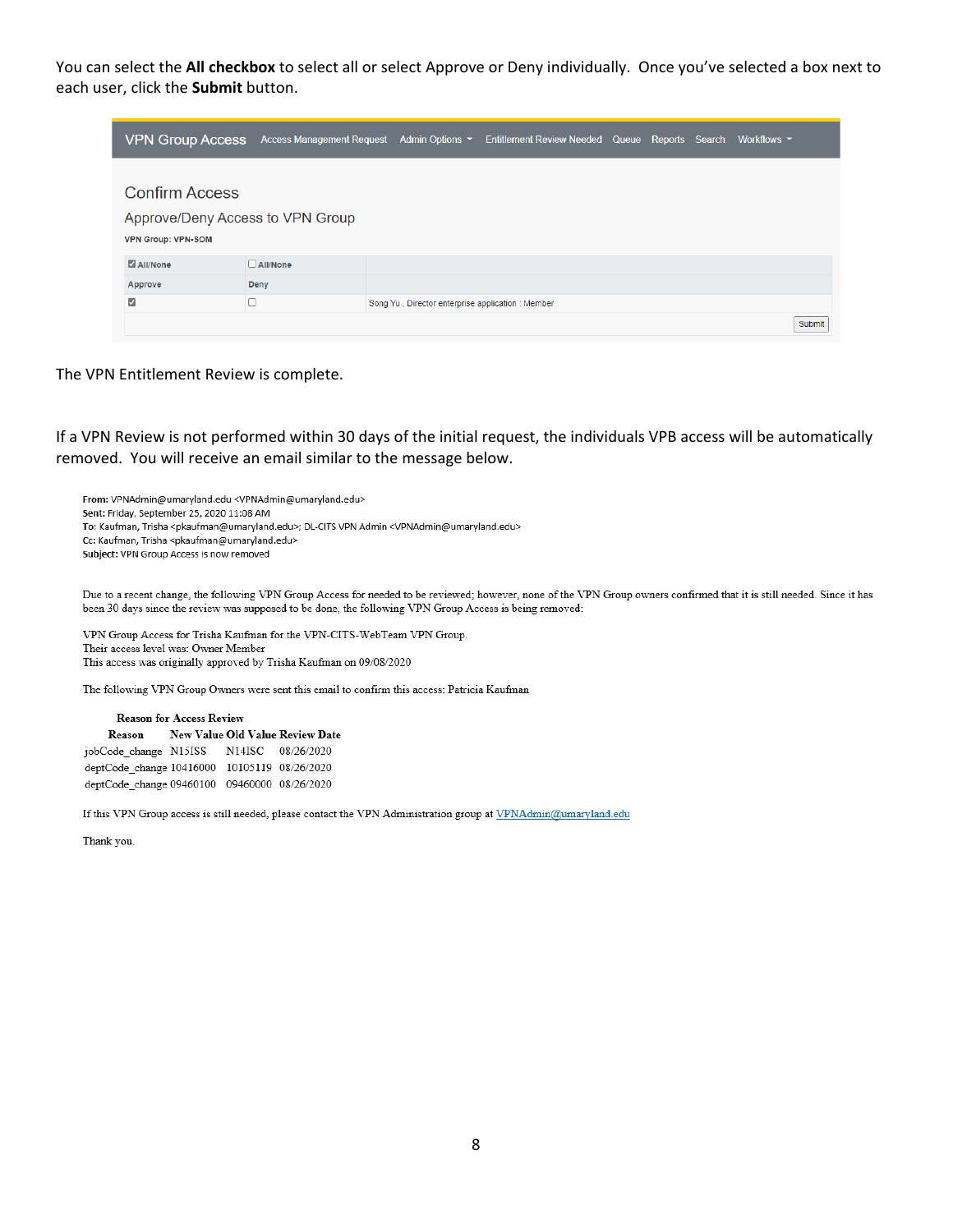#### **Reports**

You will only see reports for VPN Groups that you are a VPN Owner. You can view a list of members of a VPN Group using the VPN Group Report.

| <b>VPN Group Access</b>                                | <b>Access Management Request</b> | Admin Options - | <b>Entitlement Review Needed</b> | Queue | Reports Search | Workflows - |
|--------------------------------------------------------|----------------------------------|-----------------|----------------------------------|-------|----------------|-------------|
|                                                        |                                  |                 |                                  |       |                |             |
| Reports                                                |                                  |                 |                                  |       |                |             |
| VPN Group Report (from                                 | VPN-CITS-WebTeam                 | ◡               |                                  |       |                |             |
| Directory)                                             | Option 1                         |                 |                                  |       |                |             |
| Access Added/Removed by                                |                                  | $\checkmark$    |                                  |       |                |             |
| VPN Group Report (only<br>from this system)            | Option 2                         |                 |                                  |       |                |             |
|                                                        |                                  |                 |                                  |       |                |             |
| VPN Group Owners Report<br>(as defined using this      |                                  | $\checkmark$    |                                  |       |                |             |
| system)                                                | Option 3                         |                 |                                  |       |                |             |
| <b>VPN Group Entitlement</b>                           |                                  | $\checkmark$    |                                  |       |                |             |
| <b>Review Report</b>                                   | Option 4                         |                 |                                  |       |                |             |
| OR choose one of the following reports and date range: |                                  |                 |                                  |       |                |             |
| Report                                                 |                                  | $\checkmark$    |                                  |       |                |             |
|                                                        | Option 5                         |                 |                                  |       |                |             |
| Reset<br>Submit                                        |                                  |                 |                                  |       |                |             |

### An example of the report is below:

## VPN Group Access as of 11/29/2021 for VPN-CITS-WebTeam

| <b>Name</b>         | <b>Department</b>      | <b>Title</b>                    | Email                      | <b>Access Level</b> |
|---------------------|------------------------|---------------------------------|----------------------------|---------------------|
| Nathan Stanford     | <b>CITS Operations</b> | Web Developer, Senior           | nstanford@rx.umaryland.edu | Member              |
| Colleen Hoffmeister | <b>CITS Operations</b> | Manager, Web Development        | choffmeister@umaryland.edu | Member              |
| Nicholas Peters     | <b>CITS Operations</b> | Web Development, Manager        | nick.peters@umaryland.edu  | Member              |
| Chris Raab          | <b>CITS Operations</b> | Manager, Web Development        | cnraab@umaryland.edu       | Member              |
| Trisha Kaufman      | <b>CITS Operations</b> | Asst. Director, Web Development | pkaufman@umaryland.edu     | Member              |
| <b>Tom Connolly</b> | <b>CITS Operations</b> | Web Developer Lead              | tconnoll@umaryland.edu     | Member              |
| <b>Yousaf Riaz</b>  | SSW The Institute   &  | Manager, Web Development        | yriaz@umaryland.edu        | Member              |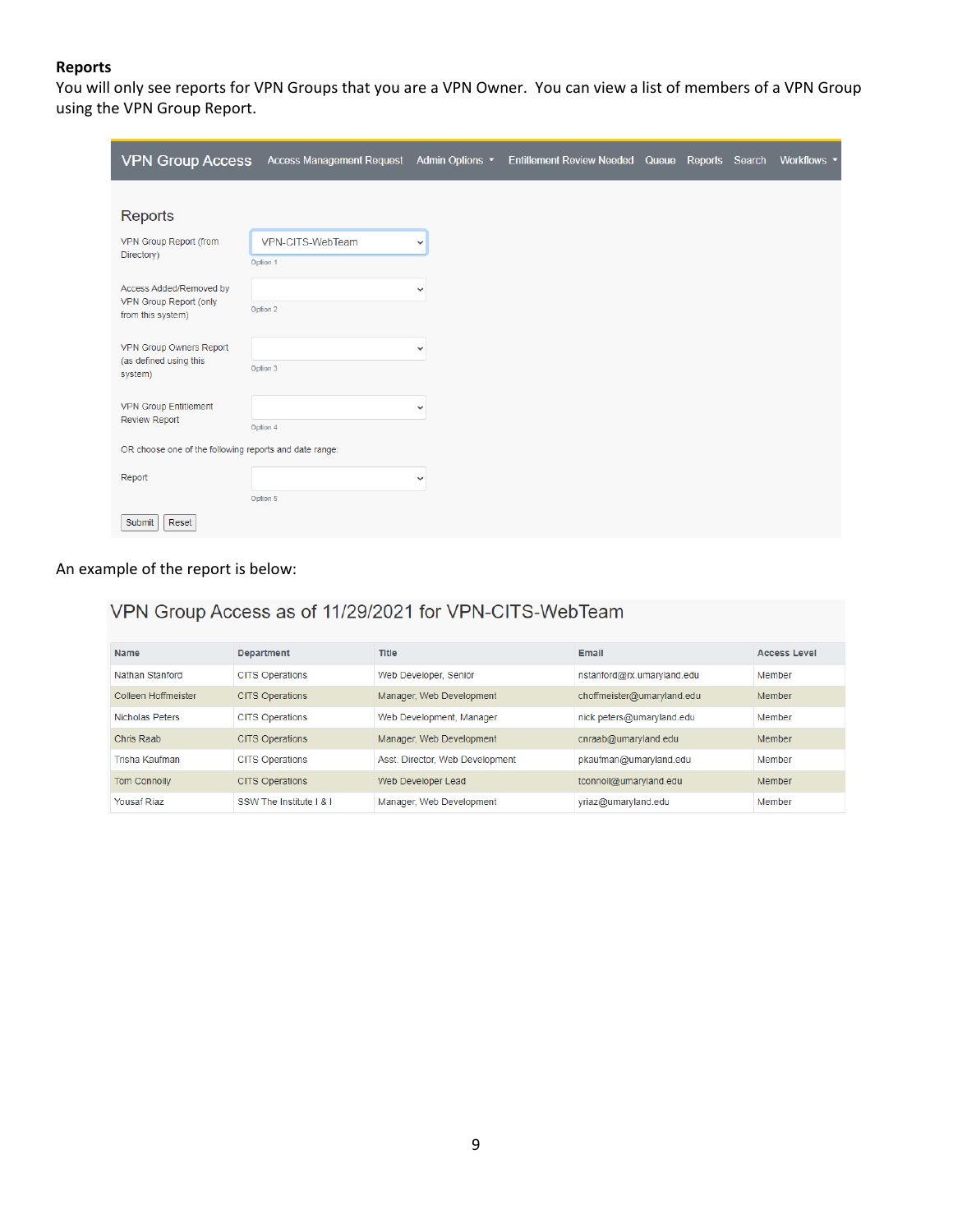To see an **Audit trail** of access added or removed from the VPN Group, select your group from the Access Added/Removed by VPN Group Report field.

| <b>VPN Group Access</b>                                | Access Management Request Admin Options ▼ |              | Entitlement Review Needed Queue Reports Search |  | Workflows <b>v</b> |
|--------------------------------------------------------|-------------------------------------------|--------------|------------------------------------------------|--|--------------------|
|                                                        |                                           |              |                                                |  |                    |
| Reports                                                |                                           |              |                                                |  |                    |
| VPN Group Report (from                                 |                                           | $\checkmark$ |                                                |  |                    |
| Directory)                                             | Option 1                                  |              |                                                |  |                    |
| Access Added/Removed by                                | VPN-CITS-WebTeam                          | $\checkmark$ |                                                |  |                    |
| VPN Group Report (only<br>from this system)            | Option 2                                  |              |                                                |  |                    |
| VPN Group Owners Report                                |                                           | $\checkmark$ |                                                |  |                    |
| (as defined using this<br>system)                      | Option 3                                  |              |                                                |  |                    |
|                                                        |                                           |              |                                                |  |                    |
| <b>VPN Group Entitlement</b><br><b>Review Report</b>   |                                           | $\checkmark$ |                                                |  |                    |
|                                                        | Option 4                                  |              |                                                |  |                    |
| OR choose one of the following reports and date range: |                                           |              |                                                |  |                    |
| Report                                                 |                                           | $\checkmark$ |                                                |  |                    |
|                                                        | Option 5                                  |              |                                                |  |                    |
| Reset<br>Submit                                        |                                           |              |                                                |  |                    |

An example of this report is below. If the Requested field says Frequency Review, this indicates reviews that were automatically initiated by the system based on the defined review frequency for the VPN Group (default is annually)

VPN Group Access as of 03/23/2021 for VPN-CITS-WebTeam

| <b>Name</b><br>Email   | <b>Access Level</b> | Requested             | <b>Last Reviewed</b>  |
|------------------------|---------------------|-----------------------|-----------------------|
| Trisha Kaufman         | Member Owner        | <b>Trisha Kaufman</b> | <b>Trisha Kaufman</b> |
| pkaufman@umaryland.edu |                     | 09/08/2020 12:09 AM   | 09/08/2020 12:09 AM   |
| <b>Tom Connolly</b>    | Member              | <b>Trisha Kaufman</b> | <b>Trisha Kaufman</b> |
| tconnoll@umaryland.edu |                     | 10/22/2020 12:10 AM   | 10/22/2020 12:10 AM   |
| <b>Tom Connolly</b>    | Member              | <b>Trisha Kaufman</b> | <b>Thomas Hontz</b>   |
| tconnoll@umaryland.edu |                     | 10/22/2020 12:10 AM   | 10/22/2020 12:10 AM   |
| Chris Raab             | Member              | <b>Trisha Kaufman</b> | <b>Trisha Kaufman</b> |
| cnraab@umaryland.edu   |                     | 10/22/2020 12:10 AM   | 10/22/2020 12:10 AM   |
| <b>Tom Connolly</b>    | Member              | Trisha Kaufman        | <b>Thomas Hontz</b>   |
| tconnoll@umaryland.edu |                     | 10/27/2020 12:10 AM   | 10/27/2020 12:10 AM   |
| <b>Tom Connolly</b>    | Member              | <b>Thomas Hontz</b>   | <b>Thomas Hontz</b>   |
| tconnoll@umaryland.edu |                     | 10/27/2020 12:10 AM   | 10/27/2020 12:10 AM   |
| <b>Tom Connolly</b>    | Member              | <b>Trisha Kaufman</b> | <b>Trisha Kaufman</b> |
| tconnoll@umaryland.edu |                     | 10/27/2020 12:10 AM   | 10/27/2020 12:10 AM   |
| <b>Tom Connolly</b>    | Member              | <b>Trisha Kaufman</b> | Trisha Kaufman        |
| tconnoll@umaryland.edu |                     | 02/18/2021 02:02 PM   | 02/18/2021 02:02 PM   |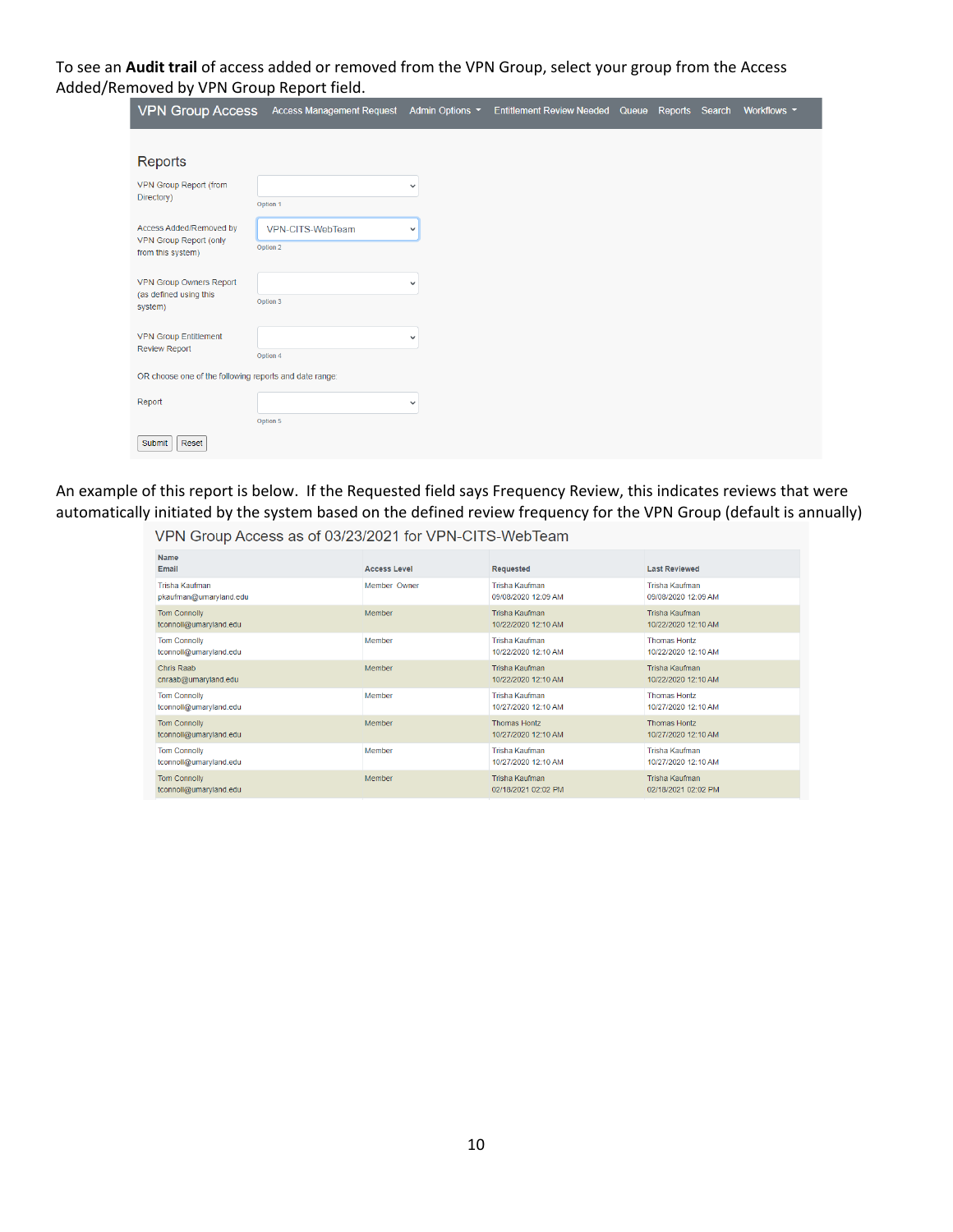## To see a list of VPN Group Owners for your group, select the **VPN Group Owners Report**.

| <b>VPN Group Access</b>                                | <b>Access Management Request</b> | Admin Options $\sim$ | <b>Entitlement Review Needed Queue</b> | Reports Search | Workflows $\sim$ |
|--------------------------------------------------------|----------------------------------|----------------------|----------------------------------------|----------------|------------------|
|                                                        |                                  |                      |                                        |                |                  |
| Reports                                                |                                  |                      |                                        |                |                  |
| VPN Group Report (from                                 |                                  | $\checkmark$         |                                        |                |                  |
| Directory)                                             | Option 1                         |                      |                                        |                |                  |
| Access Added/Removed by                                |                                  | $\checkmark$         |                                        |                |                  |
| VPN Group Report (only<br>from this system)            | Option 2                         |                      |                                        |                |                  |
| VPN Group Owners Report                                | VPN-CITS-WebTeam                 | $\checkmark$         |                                        |                |                  |
| (as defined using this<br>system)                      | Option 3                         |                      |                                        |                |                  |
| <b>VPN Group Entitlement</b>                           |                                  | $\checkmark$         |                                        |                |                  |
| <b>Review Report</b>                                   | Option 4                         |                      |                                        |                |                  |
| OR choose one of the following reports and date range: |                                  |                      |                                        |                |                  |
| Report                                                 |                                  | $\checkmark$         |                                        |                |                  |
|                                                        | Option 5                         |                      |                                        |                |                  |
| Reset<br>Submit                                        |                                  |                      |                                        |                |                  |

## An example is shown below:

| VPN Group Owners as of 03/23/2021 for VPN-CITS-WebTeam |                        |  |  |  |  |
|--------------------------------------------------------|------------------------|--|--|--|--|
| <b>Name</b>                                            | Email                  |  |  |  |  |
| Patricia Kaufman                                       | pkaufman@umaryland.edu |  |  |  |  |
|                                                        |                        |  |  |  |  |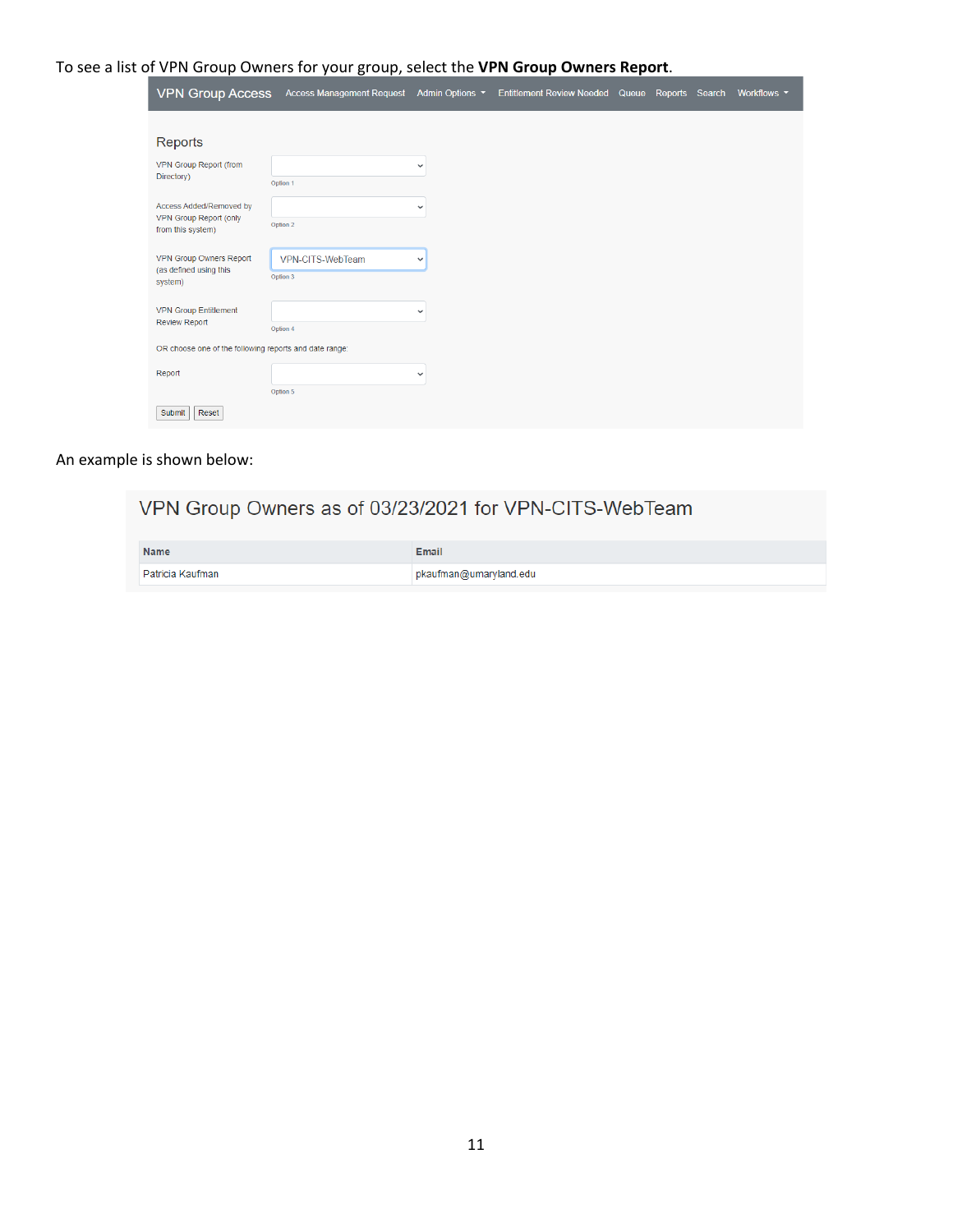You can see audit reports by clicking the down arrow next to Reports and selecting one of the reports. You can also set the date range for the audit report.

| University of Maryland<br>Baltimore                                    |                                                                                                                                                                                            |                 |                                  |       |                |                    |
|------------------------------------------------------------------------|--------------------------------------------------------------------------------------------------------------------------------------------------------------------------------------------|-----------------|----------------------------------|-------|----------------|--------------------|
| <b>VPN Group Access</b>                                                | <b>Access Management Request</b>                                                                                                                                                           | Admin Options - | <b>Entitlement Review Needed</b> | Queue | Reports Search | Workflows <b>-</b> |
| Reports                                                                |                                                                                                                                                                                            |                 |                                  |       |                |                    |
| VPN Group Report (from<br>Directory)                                   | Option 1                                                                                                                                                                                   | $\checkmark$    |                                  |       |                |                    |
| Access Added/Removed by<br>VPN Group Report (only<br>from this system) | Option 2                                                                                                                                                                                   | $\checkmark$    |                                  |       |                |                    |
| VPN Group Owners Report<br>(as defined using this<br>system)           | Option 3                                                                                                                                                                                   | $\checkmark$    |                                  |       |                |                    |
| <b>VPN Group Entitlement</b><br><b>Review Report</b>                   | Option 4                                                                                                                                                                                   | $\checkmark$    |                                  |       |                |                    |
| OR choose one of the following reports and date range:                 |                                                                                                                                                                                            |                 |                                  |       |                |                    |
| Report<br>Submit<br>Reset                                              | <b>Pending Requests</b><br><b>Denied Requests</b><br><b>Completed Requests</b><br><b>Added Access</b><br><b>Removed Access</b><br><b>Audit Report</b><br>Not Reviewed<br>Incomplete Review | $\checkmark$    |                                  |       |                |                    |

# An example of a **Completed Requests Report** is shown below:

| Completed Requests for VPN Group Access from 11/07/2020 to 03/23/2021<br>Click on request below to see details.<br><b>Export results (excel)</b><br>Displaying Records 1 to 2 from a total of 2 Records. |                                               |                                       |                  |                |                     |                                       |               |  |
|----------------------------------------------------------------------------------------------------------------------------------------------------------------------------------------------------------|-----------------------------------------------|---------------------------------------|------------------|----------------|---------------------|---------------------------------------|---------------|--|
| <b>UMBID</b>                                                                                                                                                                                             | Name/Email                                    | <b>Requested</b>                      | <b>VPN Group</b> | <b>Request</b> | <b>Access Level</b> | Approved                              | <b>Status</b> |  |
| 37460011                                                                                                                                                                                                 | <b>Vicky Hunter</b><br>vhunter@umaryland.edu  | 01/26/2021 01:01 PM<br>Trisha Kaufman | <b>VPN-ITSec</b> | Add            | Member              | Trisha Kaufman<br>01/26/2021 01:01 PM | Completed     |  |
| 31670011                                                                                                                                                                                                 | <b>Tom Connolly</b><br>tconnoll@umaryland.edu | 02/18/2021 02:02 PM<br>Trisha Kaufman | VPN-CITS-WebTeam | Add            | Member              | Trisha Kaufman<br>02/18/2021 02:02 PM | Completed     |  |
|                                                                                                                                                                                                          | <b>Previous   Next Records</b>                |                                       |                  |                |                     |                                       |               |  |